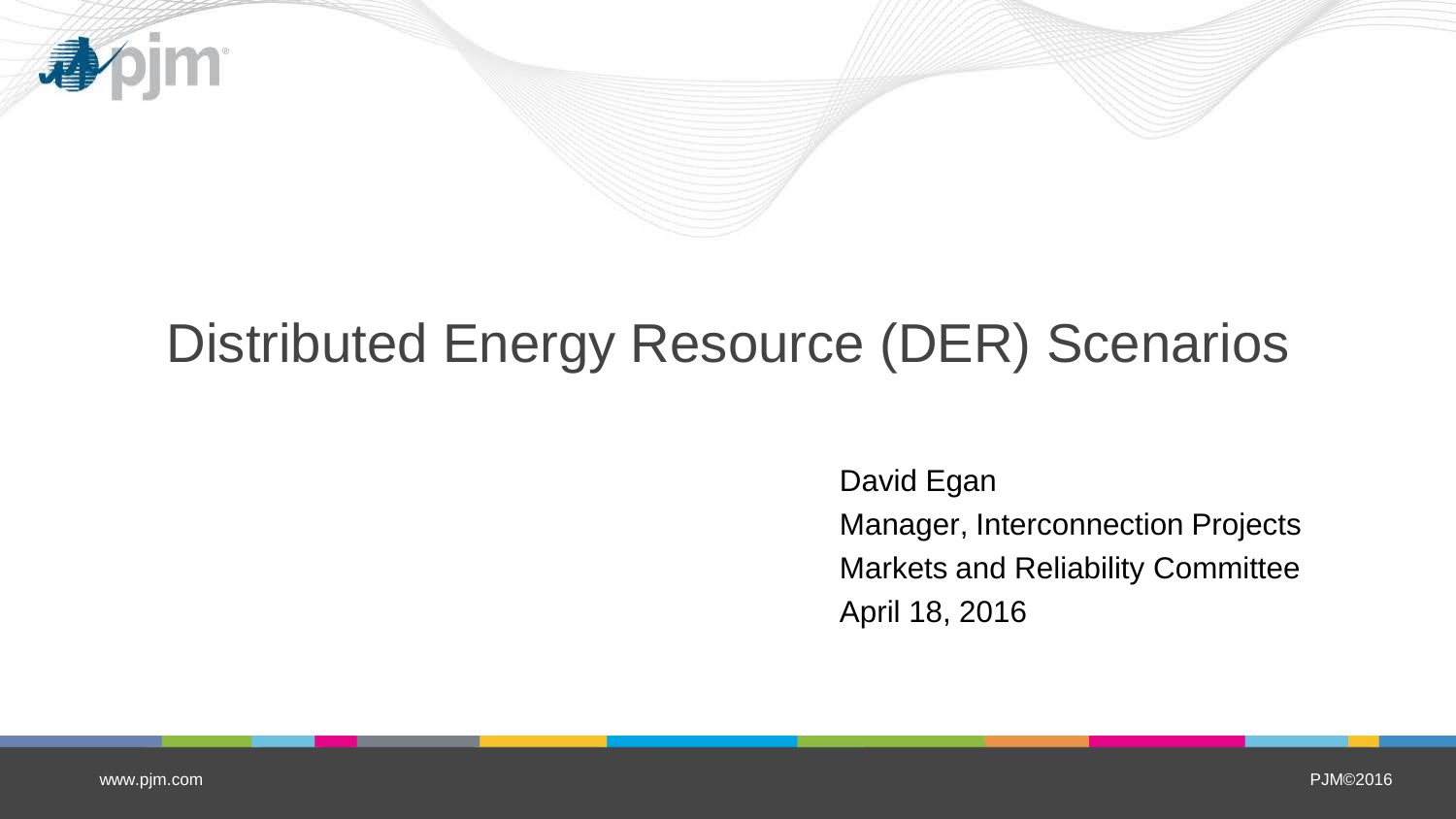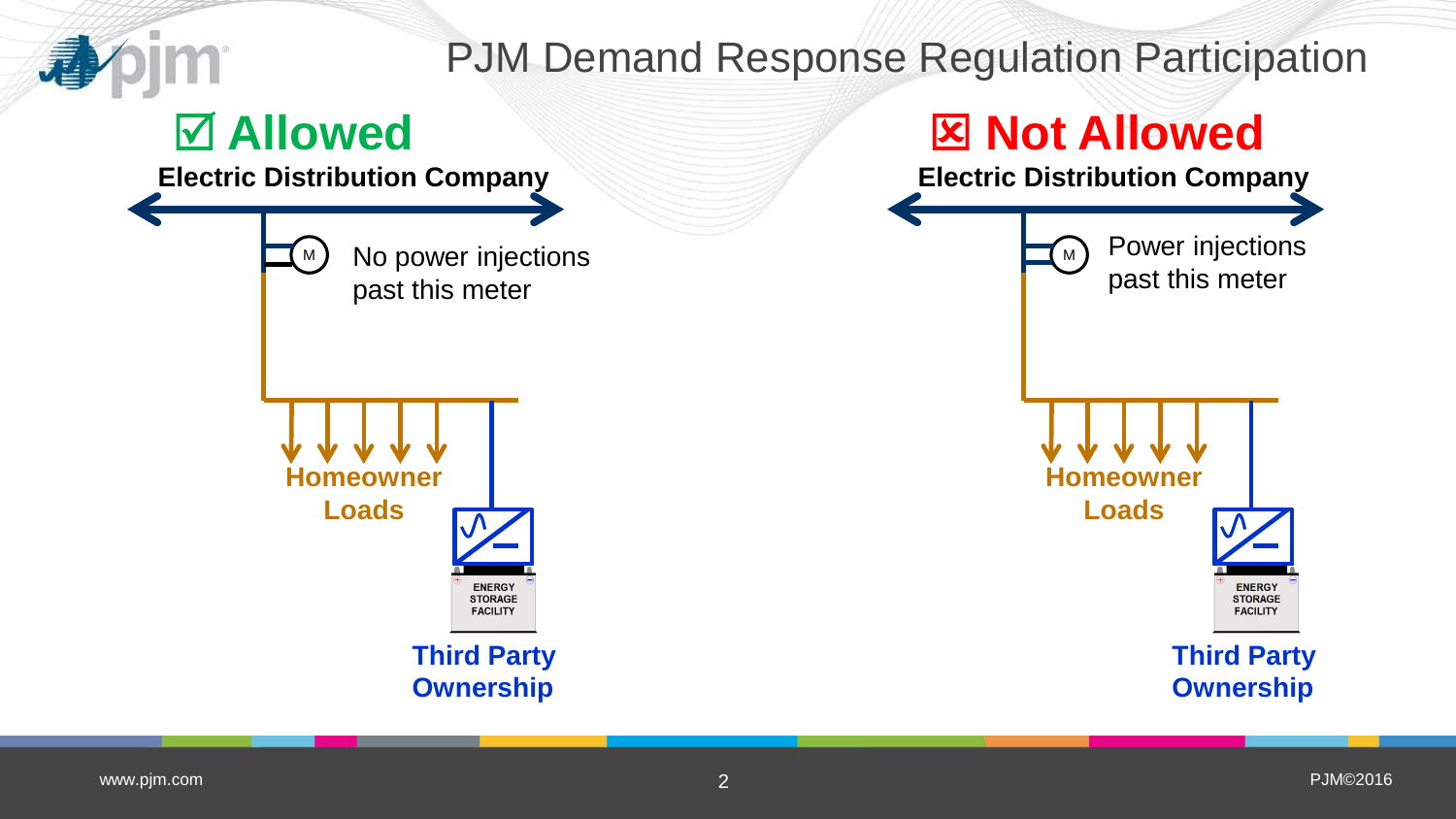

**Homeowner**

**Loads**

#### State Jurisdictional Interconnections

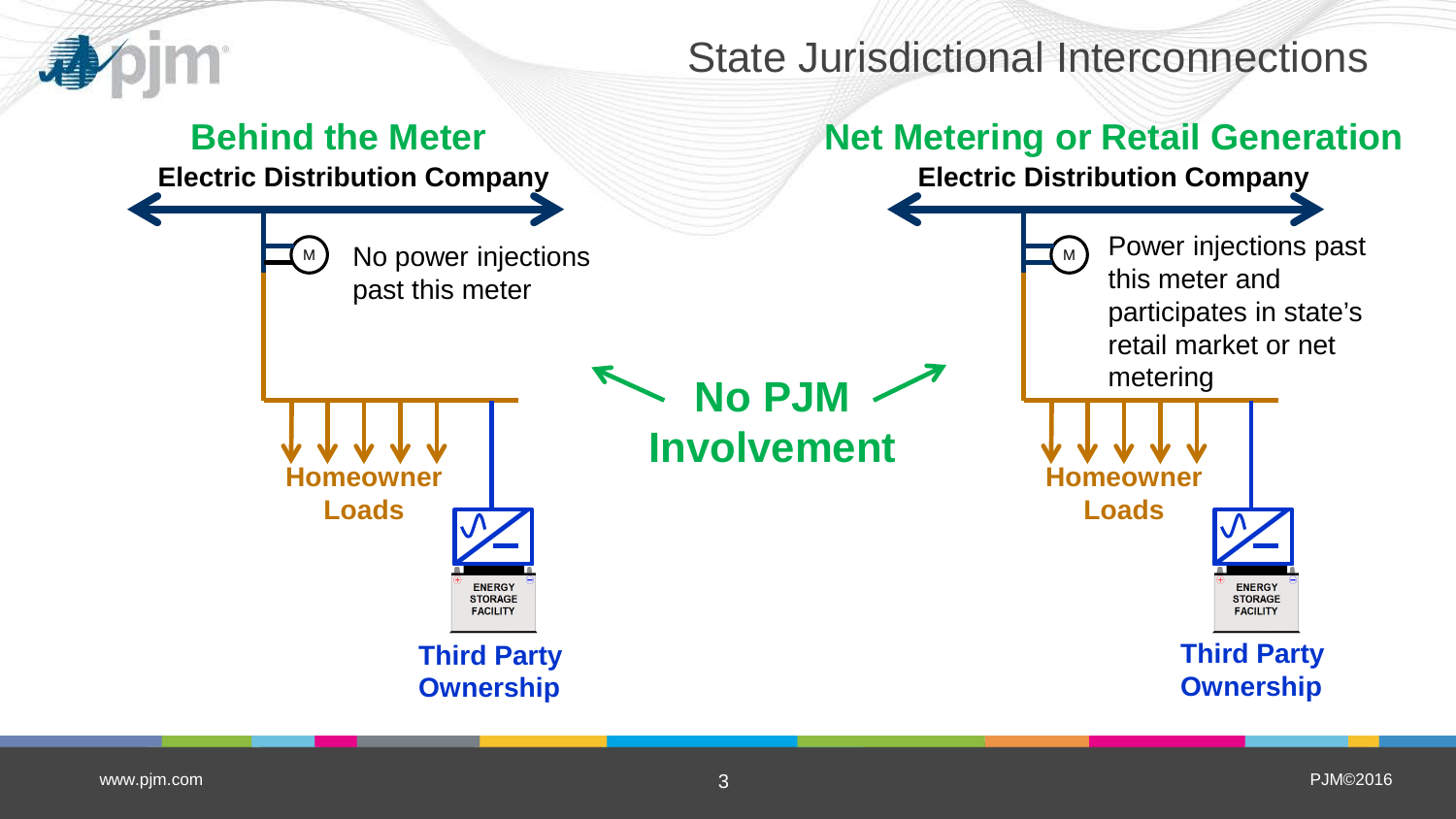PJM Interconnection Request for Regulation or Generation

## **Not Allowed**

**Electric Distribution Company**

Power exports past M this meter to participate in PJM wholesale market **Homeowner Loads ENERGY STORAGE FACILITY** 

> **Third Party Ownership**

**PJM Interconnection Request Required**

**Arrangement not allowed when Interconnection Request is made by Third Party because Third Party is using homeowner's facilities and Point of Interconnection to get power to PJM system. PJM has no relationship with the homeowner.**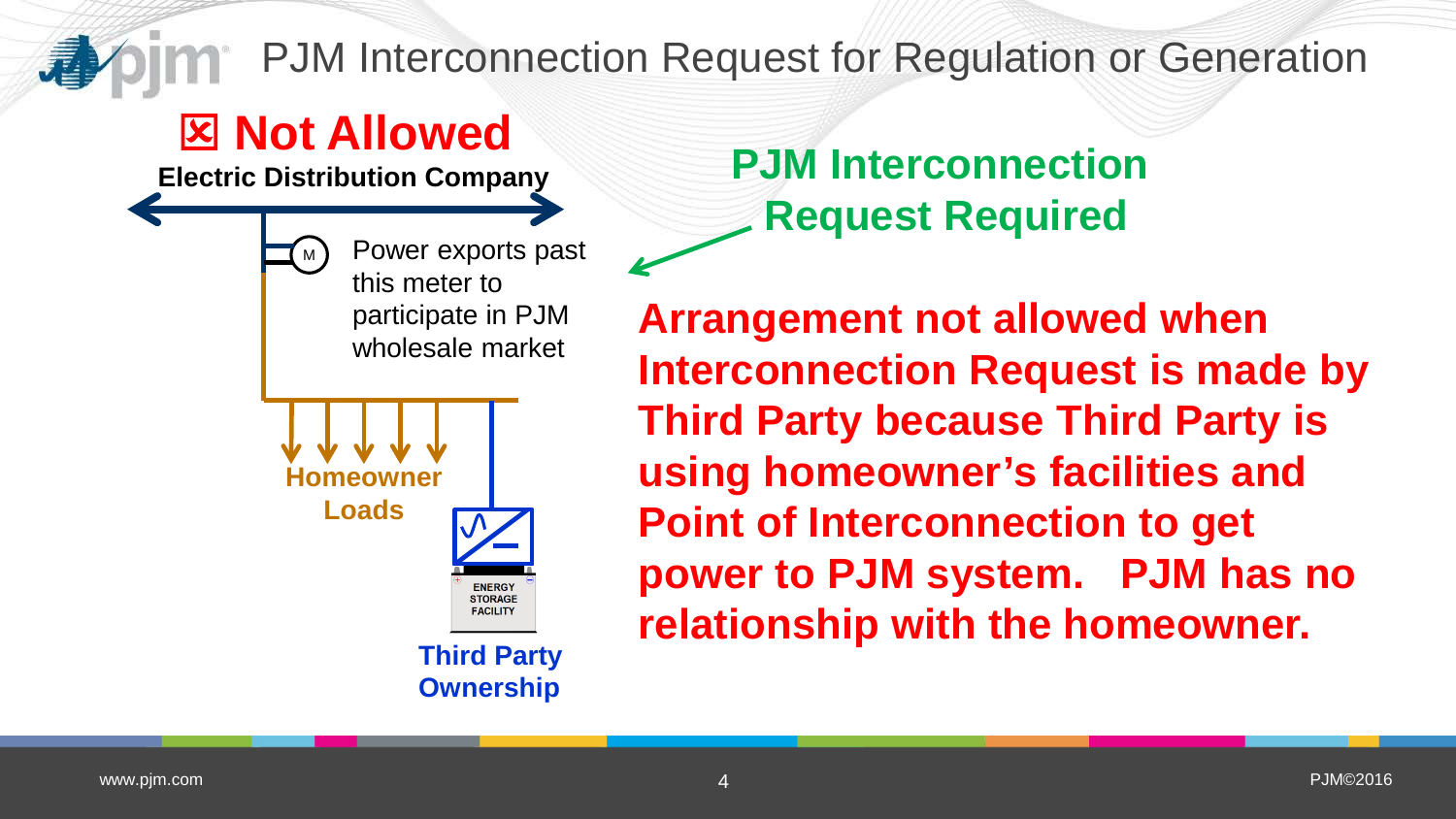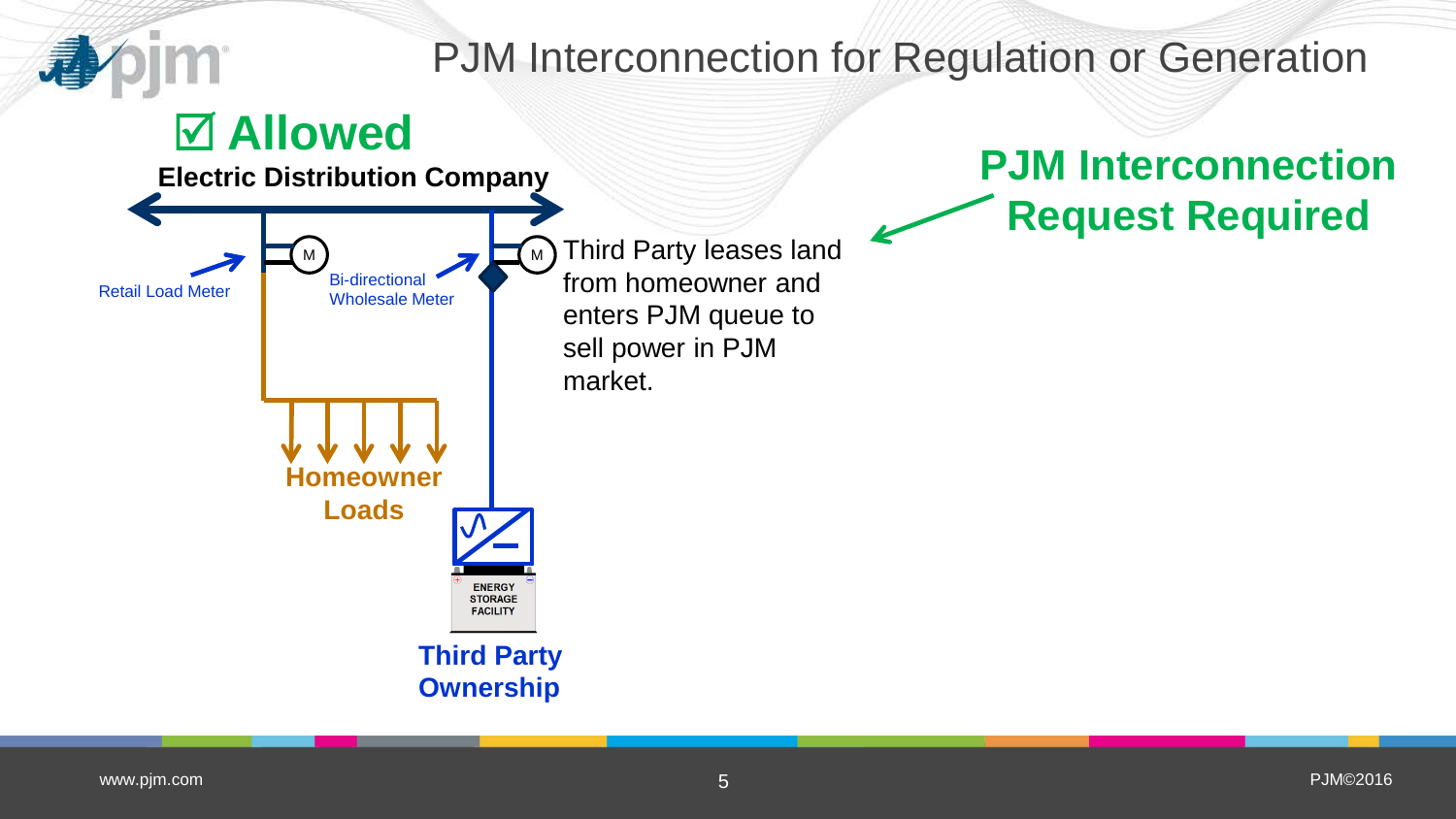

### PJM Interconnection for Regulation or Generation

### **2 May be allowed**

Automatic **Transfer Switch** 

Retail Meter

⋝

Grid Isolation Contactors

**Electric Distribution Company**

**Homeowner**

**Loads**

M

Import Meter Bi-Directional Wholesale Meter

Third Party leases land from homeowner and enters PJM queue to sell power in PJM market. On loss of grid, Third Party serves homeowner through automatic transfer switch.

**PJM Interconnection Request Required**

**Third Party Ownership**

**ENERGY STORAGE FACILITY** 

M